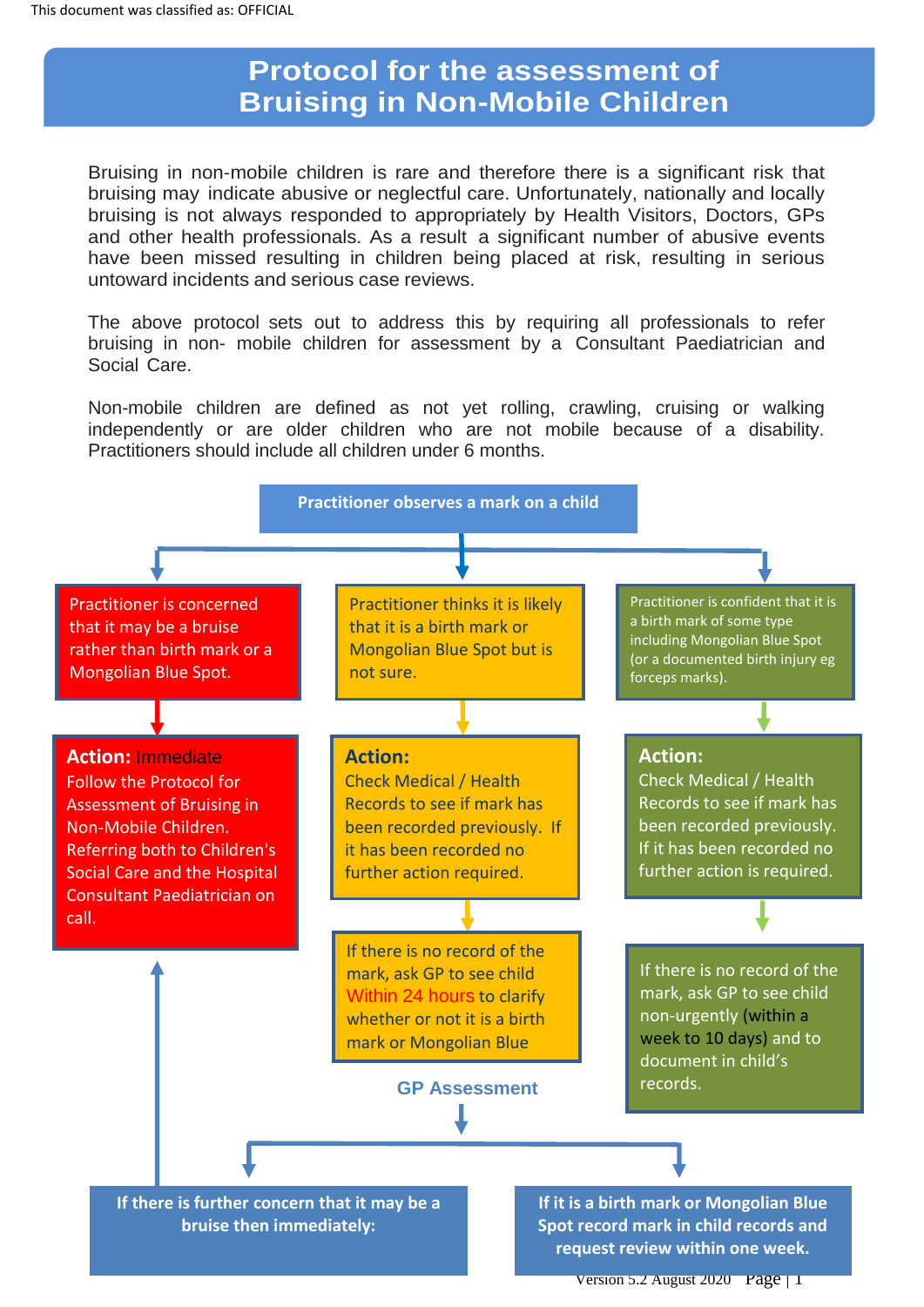Any other injuries or unexplained bruising follow Safeguarding Procedures and seek advice from Safeguarding Supervisor.

Unfortunately issues around birth marks including *Mongolian Blue spots* have led to a small number of families being inappropriately referred causing significant distress. Such birth marks are sometimes not being recognised and are not documented in the child's records when first seen.

**It is therefore essential to learn how to recognise birth marks** in small infants and to document them in the CHILD'S HEALTH RECORDS, including the PARENT HAND HELD RECORD. New guidelines and processes are being devised to support this in Maternity practice and during "baby checks" in the community. All birth marks and any other marks/ injuries noted prior to discharge from hospital should be recorded. **A body map should be completed within the parent handheld record and in the child's health record.** When there are no visible marks the records should reflect this.

**Hopefully this will reduce the incidence of confusion** and it makes it even more important that new bruising in non-mobile children is referred for expert assessment.













# **What are Mongolian Spots?**

- **E** Hyperpigmented skin areas
- **E** Usually seen at birth or early life
- Often familial
- Common in children of Asian / African descent
- Rarer in Caucasians
- **E** Usually bluish / slate-grey in colour
- **E** Usually flat and not raised, swollen or inflamed
- **Usually round / ovoid but can be** triangular, heart- shaped or linear
- Can be single or multiple marks
- **Usually on the lower back / sacrum /** buttocks
- Trunk, extremities (rarer)
- **Face or scalp (extremely rare)**

# **Differentiating Mongolian Spots from Bruising:**

- **EXECUTE:** Typical sites
- **Non-tender**
- Usually homogeneous in colour
- Don't change colour and take months / years to disappear
- Must always document presence of Mongolian spots, including how extensive, site and shape.

#### *(referto photographs for examples)*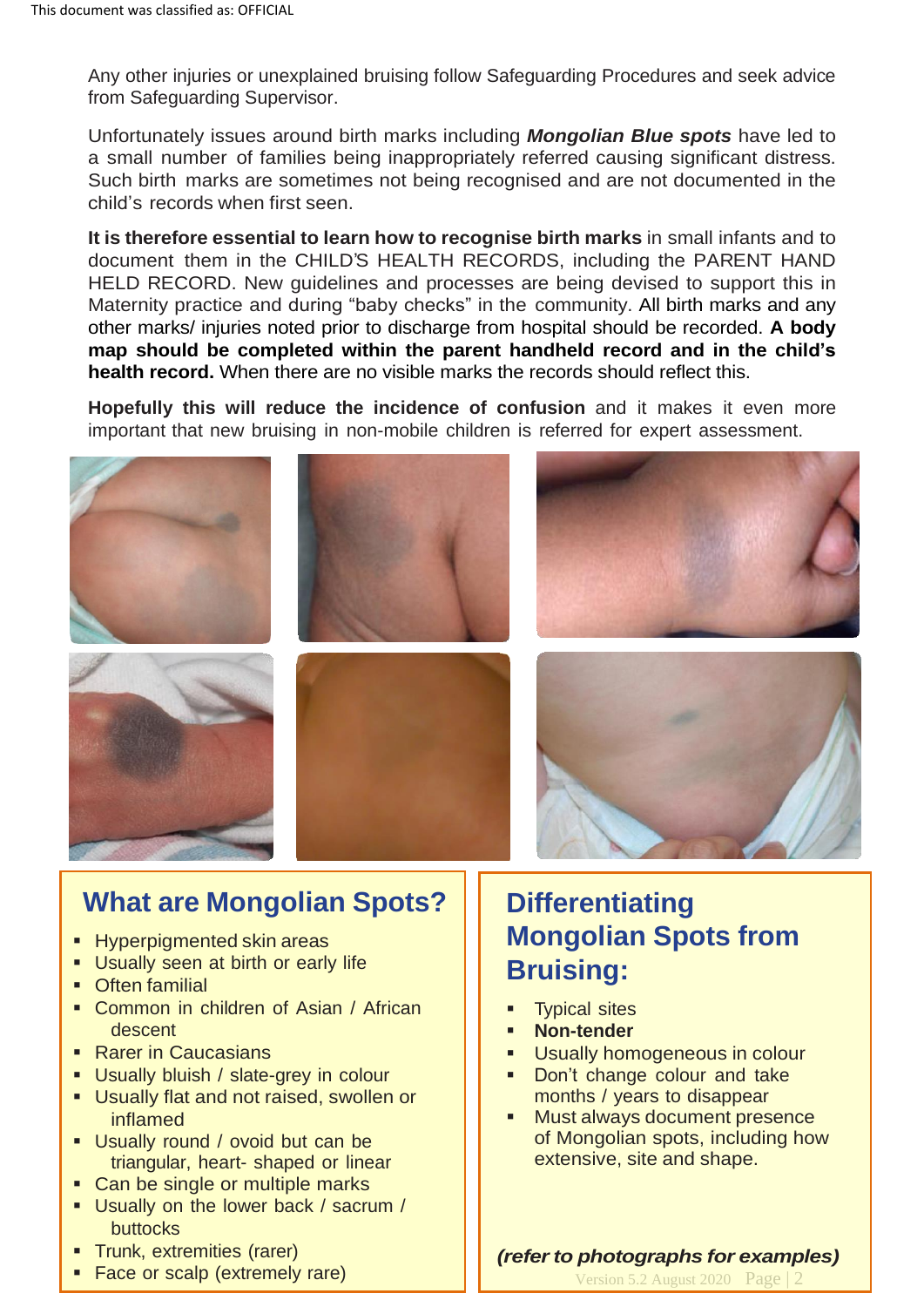

North Durham Clinical Commissioning Group<br>and Sedgefield Clinical Commissioning Group<br>Darlington Clinical Commissioning Group Durham Dales, Easington and





# **Protocolforthe assessment of bruising in**

## **"Non-Mobile" Children**



**of delivery**) **of Referral and Outcome**

### **For Children's Services phone:**

**DURHAM DARLINGTON DARLINGTON 03000 267979 01325 406252 01642 524552**

First Contact Children's Front Door Emergency Duty Team **24 Hour line During office hours Out of Office Hours**

#### **Tocontact a Paediatrician:**

## **Please call the appropriate switchboard and ask to speak to the on-call Paediatrician.**

**DURHAM DARLINGTON** University Hospital Darlington Memorial North Durham Hospital **0191 333 2333 01325 380 100**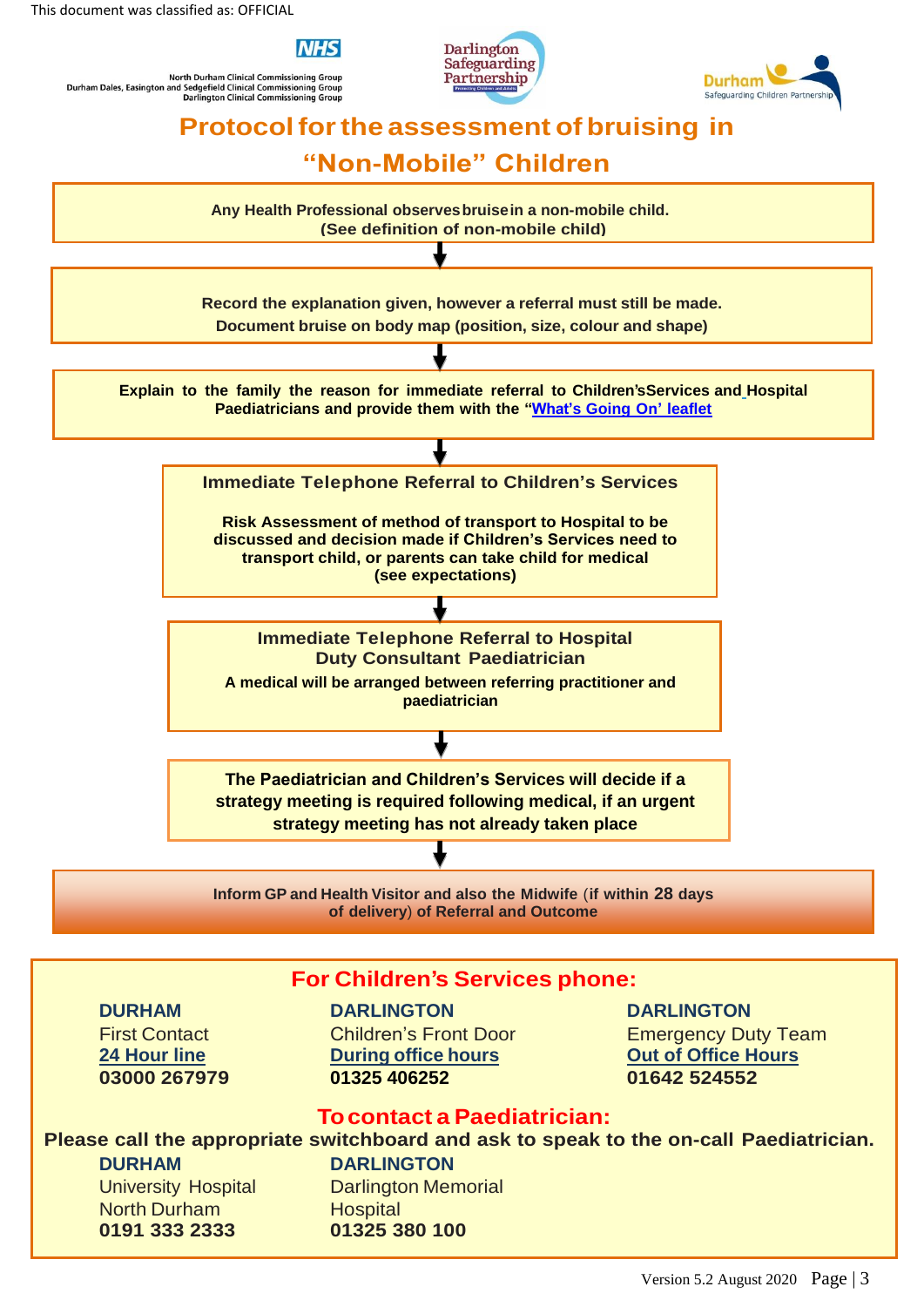#### **References:**

NICE clinical guidelines 89: When to suspect child mistreatment – July 2009: <https://www.nice.org.uk/guidance/cg89>

Durham Royal College of Paediatrics and Child Health (2013), Child Protection Companion 2013 – 2<sup>nd</sup> Edition: <https://www.rcpch.ac.uk/key-topics/child-protection>

#### **Further information:**

Durham Safeguarding children Partnership: [www.durham-scp.org.uk](http://www.durham-scp.org.uk/)

Durham First Contact email: E: [FirstContact@durham.gov.uk](mailto:FirstContact@durham.gov.uk)

Darlington Safeguarding Partnership: [www.darlington-safeguarding-partnership.co.uk](http://www.darlington-safeguarding-partnership.co.uk/)

Darlington Children's Initial Advice Team (CIAT) email: E: [childrensfrontdoor@darlington.gov.uk](mailto:childrensfrontdoor@darlington.gov.uk)

Royal College of Paediatrics and Child Health – Child Protection Evidence – Bruising: <https://www.rcpch.ac.uk/resources/child-protection-evidence-bruising>

National Institute for Health and Care Excellence (NICE) – Child Maltreatment – When to suspect maltreatment in under 18's: <https://www.nice.org.uk/guidance/cg89>

British Medical Journals – Patterns of bruising in preschool children: <https://adc.bmj.com/content/100/5/426>

Nottingham video on Bruising in non-mobile babies for professionals 'Babies that don't cruise, don't bruise' You tube video: <https://youtu.be/dSGgpFdvWpA>

#### **Information for Parents and carers:**

['What's going on'](https://www.darlington-safeguarding-partnership.co.uk/media/1997/bruising-information-for-parents-and-carers-revised-sep-20.pdf) Leaflet about bruising in non-mobile children: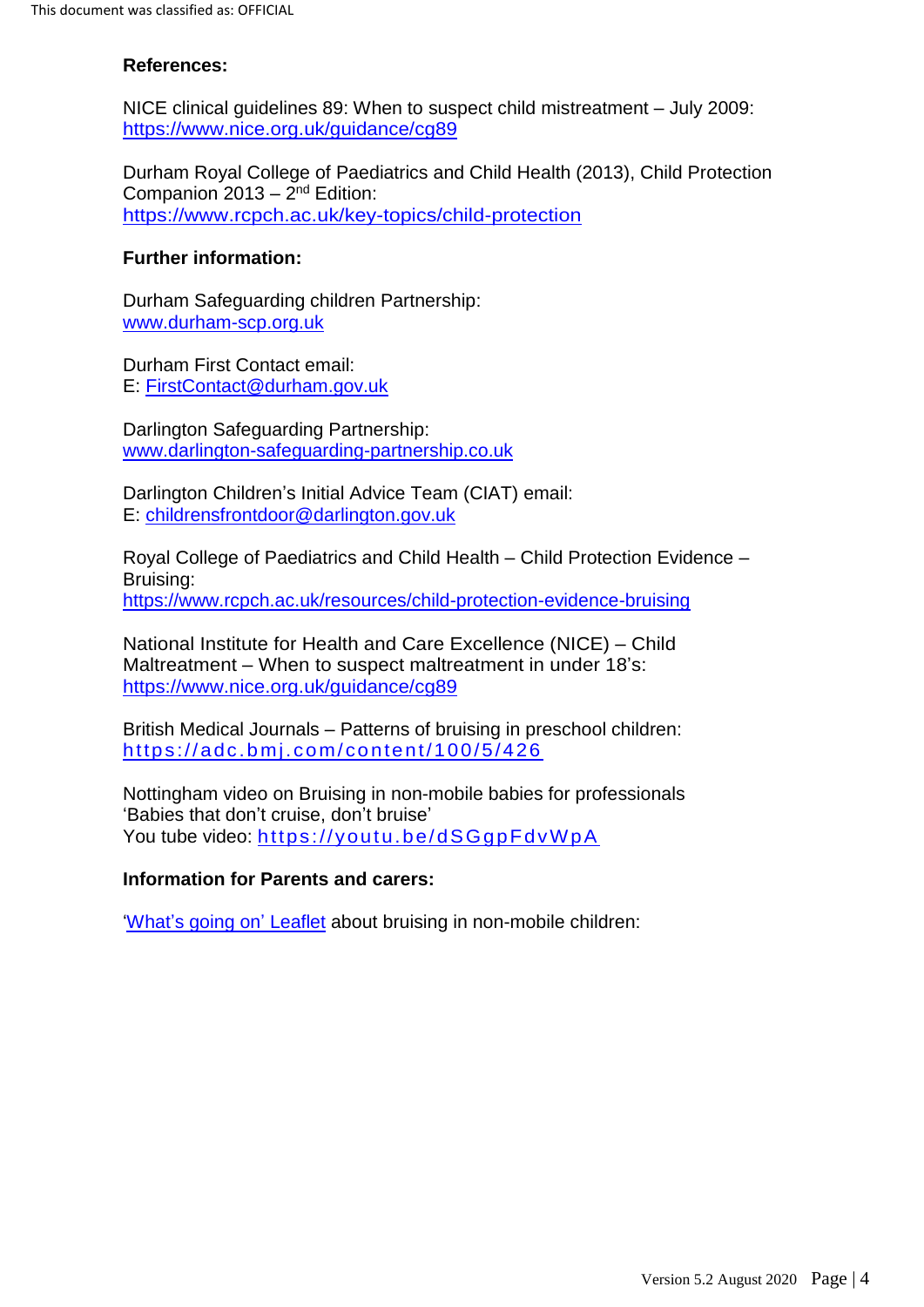## **MANAGING BRUISES IN NON-MOBILE BABIES AND NON-MOBILE CHILDREN**

## **Roles and Responsibilities**

**This guide should be used in conjunction with the DSCP safeguarding practice guidance. LEAFLET FOR PARENTS:** <https://www.durham-scp.org.uk/wp-content/uploads/2018/12/Brusing-A4-folded-to-1-3-A4-information-for-parents-and-carers-V3.pdf>

 **If the child, siblings or anyone else is in immediate danger, contact the police on 999**

**Non-mobile children are defined as not yet rolling, crawling, cruising or walking independently or are older children who are not mobile because of a disability. RCPCH (2013). Practitioner should include all children less than 6 months.** 

Information gathering, while important, should not delay medical assessment or referral to the safeguarding hub.

| <b>ROLE</b>                                                                        | <b>RESPONSIBILITY</b>                                                                                                                                                                                                                                                                                                                                                                                                                                                                                                                                                                    |
|------------------------------------------------------------------------------------|------------------------------------------------------------------------------------------------------------------------------------------------------------------------------------------------------------------------------------------------------------------------------------------------------------------------------------------------------------------------------------------------------------------------------------------------------------------------------------------------------------------------------------------------------------------------------------------|
| Professional<br>who is<br>informed of<br>the bruise by a                           | When abuse is suspected in a seriously ill or injured child, that child should be referred immediately to hospital and<br>transported by ambulance. A referral should be made as soon as possible to Children's Services.                                                                                                                                                                                                                                                                                                                                                                |
| parent or<br>carer but has<br>not seen it (for<br>example;<br>telephone<br>triage) | Explain, to the parent/carer, the Durham procedure for bruising in non-mobile children and that a referral will be made to the Local<br>Authority if there is a bruise when the child is seen, regardless of whether or not the explanation appears reasonable and a<br>Paediatrician will be asked to complete a full assessment.<br>Document explanation given for the bruise<br>$\bullet$<br>Make arrangements via telephone with parent/carer to visualise the bruise for assessment the same day<br>Document findings from assessment and follow procedural flowchart appropriately |
| Community<br>health<br>professional<br>(for example;<br>Health Visitor,            | Any bruising in a non-mobile child should raise suspicion of maltreatment and must result in an immediate referral to<br>Children's Services and on call paediatrician. This referral is the responsibility of any professional who has observed or been<br>made aware of a bruise on a non-mobile child. A discussion should be held between the professional concerned and Children's<br>Services as to the safe transport and escort of the child to hospital.                                                                                                                        |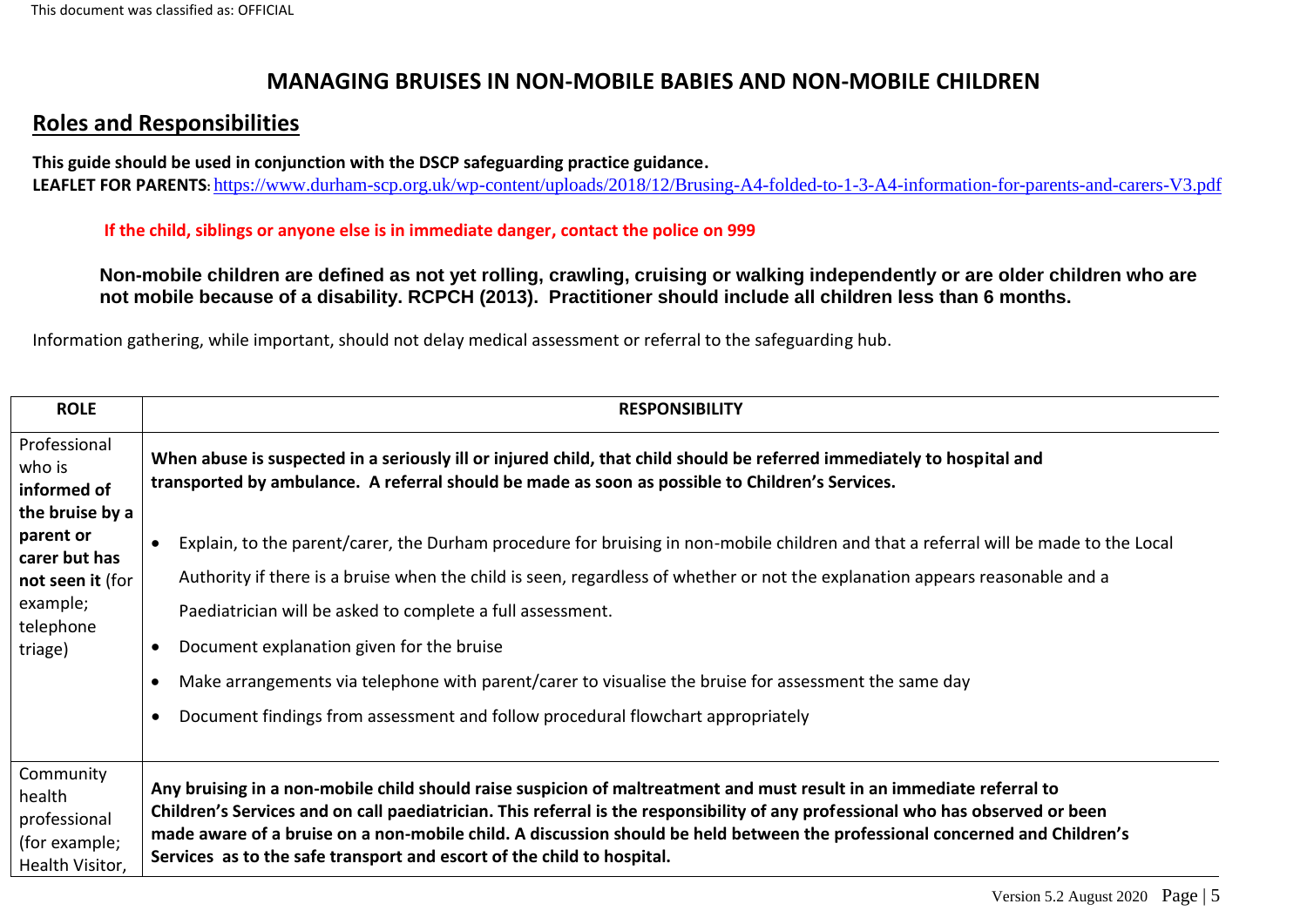| Early Years                                                                                                  |           |                                                                                                                                              |
|--------------------------------------------------------------------------------------------------------------|-----------|----------------------------------------------------------------------------------------------------------------------------------------------|
| worker, GP,<br>Community<br>Midwife,<br>Community<br>Paediatrician,<br>pharmacist)<br>who sees the<br>bruise | $\bullet$ | Check parents hand held record for any bruising recorded at birth.                                                                           |
|                                                                                                              | $\bullet$ | Clarify if there is a history of trauma (will need to be seen in ED in the first instance) or not (will need to be seen by the Consultant    |
|                                                                                                              |           | Paediatrician). Document any explanation given by the parent/carer                                                                           |
|                                                                                                              | $\bullet$ | Explain (to the parent/carer) the Durham protocol for bruises in non-mobile children and that a referral will be made to First Contact if    |
|                                                                                                              |           | there is a bruise when the child is seen, regardless of whether or not the explanation appears reasonable and a Paediatrician will be        |
|                                                                                                              |           | asked to complete a full assessment. Give 'What's Going On' leaflet (see link above)                                                         |
|                                                                                                              | $\bullet$ | Identify any siblings (including those living elsewhere) – names, dates of birth, current location.                                          |
|                                                                                                              | $\bullet$ | Record the identity of all members of the household and non-resident parents                                                                 |
|                                                                                                              | $\bullet$ | Before leaving/letting child or child leave (unless urgent transfer to ED), make a verbal referral to First Contact. Agree a plan with the   |
|                                                                                                              |           | Social Worker regarding transport of the child to hospital. Remember to share details of siblings.                                           |
|                                                                                                              |           | The referrer must check that the baby has presented at hospital within 2 hours of the agreed time. Referrer must inform the parents          |
|                                                                                                              |           | that if they do not attend hospital within given timescale Police and Social Worker will attend the family home to escort to hospital.       |
|                                                                                                              | $\bullet$ | Contact the Consultant Paediatrician to share clinical information as appropriate and arrange a medical.                                     |
|                                                                                                              | $\bullet$ | Complete First Contact referral to confirm verbal referral as soon as possible to ensure full information available, but certainly within 24 |
|                                                                                                              |           | hours to add to child's record.                                                                                                              |
|                                                                                                              | $\bullet$ | Advise Safeguarding Children team of referral.                                                                                               |
| Emergency<br>Department                                                                                      |           | An urgent safeguarding medical must be undertaken by a Consultant Paediatrician.                                                             |
| Team                                                                                                         | $\bullet$ | Assess child for trauma and treat as appropriate. Ensure non mobile child is fully undressed for examination and document/ body map          |
|                                                                                                              |           | any bruises.                                                                                                                                 |
|                                                                                                              | $\bullet$ | Apply CWILTED assessment tool                                                                                                                |
|                                                                                                              | $\bullet$ | Record any explanation given by parent/carer                                                                                                 |
|                                                                                                              | $\bullet$ | Explain (to the parent/carer) the Durham protocol for bruises in non-mobile children and that a referral will be made to First Contact if    |
|                                                                                                              |           | there is a bruise when any child is seen, regardless of whether or not the explanation appears reasonable and a Paediatrician will be        |
|                                                                                                              |           | asked to complete a full assessment. Check that parents have received the leaflet on Bruising in non-mobile children and if not give         |
|                                                                                                              |           |                                                                                                                                              |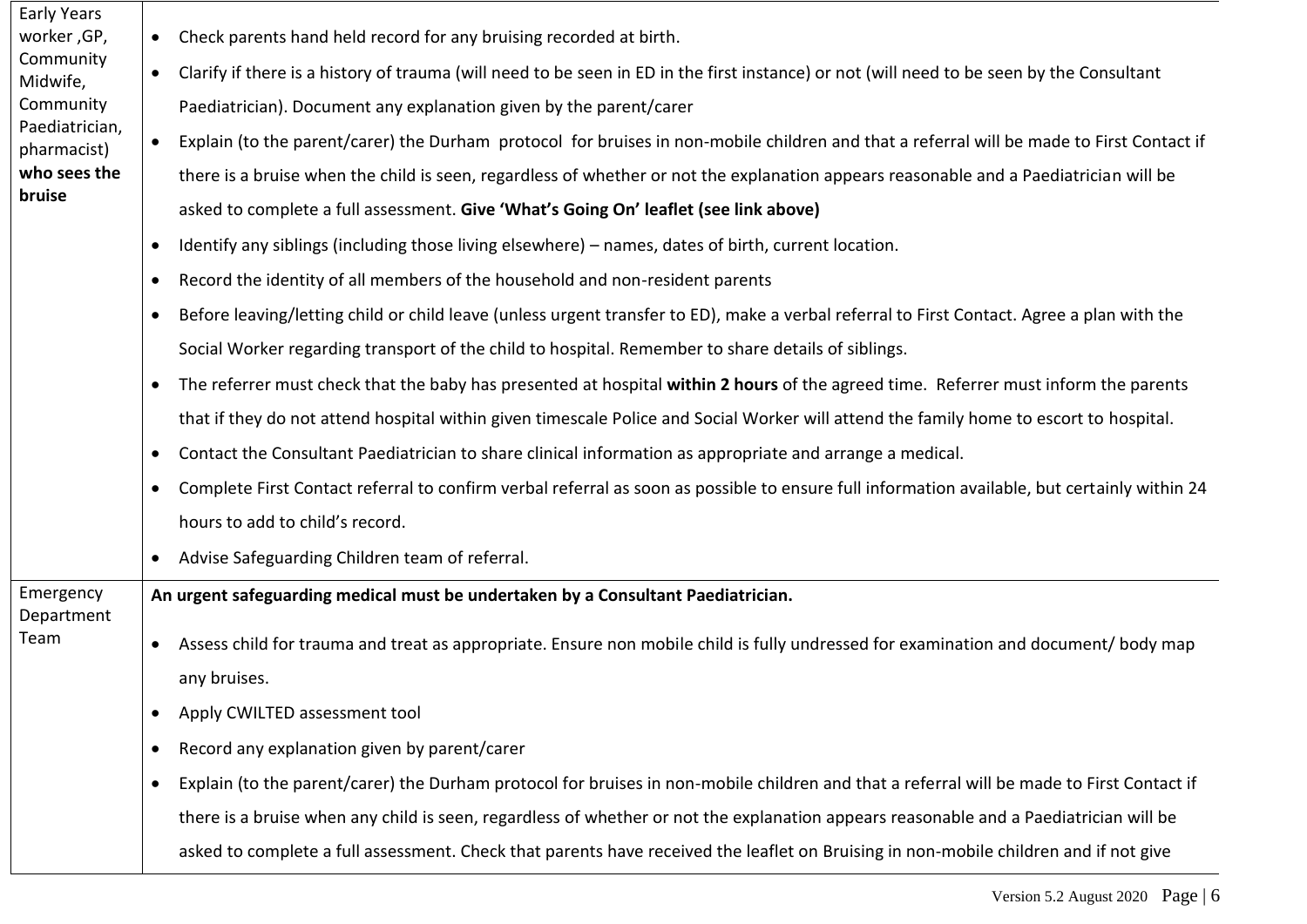|                                          |           | parents leaflet.                                                                                                                                                                                                                            |
|------------------------------------------|-----------|---------------------------------------------------------------------------------------------------------------------------------------------------------------------------------------------------------------------------------------------|
|                                          | $\bullet$ | Contact First Contact/EDT and make an urgent verbal referral. Contact the on-call Consultant Paediatrician in the first instance,                                                                                                           |
|                                          |           | although SW Team Manager /EDT will always need to liaise with Consultant Paediatrician regarding arrangements for Paediatric                                                                                                                |
|                                          |           | assessment/Child Protection Medical/Strategy.                                                                                                                                                                                               |
|                                          | $\bullet$ | Document clearly in records all actions and site of bruising.                                                                                                                                                                               |
| Consultant<br>Paediatrician              |           | Following this medical if there are safeguarding concerns the paediatrician will contact Children's Services.                                                                                                                               |
|                                          | $\bullet$ | Liaise with First Contact/Safeguarding MASH/Social Worker to support their decision making regarding next steps; this will normally be                                                                                                      |
|                                          |           | as part of an initial strategy discussion involving the police or full multi agency strategy meeting                                                                                                                                        |
|                                          | $\bullet$ | Ascertain contact/supervision arrangements for parents/carers                                                                                                                                                                               |
|                                          | $\bullet$ | Complete Paediatric Assessment / Child Protection Medical(s) and participate in strategy discussion                                                                                                                                         |
|                                          | $\bullet$ | Provide written medical report and include body map                                                                                                                                                                                         |
| Children's<br>services /<br>Multi-agency |           | It is the responsibility of Children's Services and the Paediatrician to decide, through consultation if bruising is consistent with an<br>innocent cause or not and whether the social worker is required to attend to convene a strategy. |
| Safeguarding                             |           | • To check Children's Services records and share any information that would be relevant to assist the health staff in assessing child                                                                                                       |
| Hub/<br>Emergency                        |           | protection concerns. Children's services will aid the practitioner in determining if the vulnerabilities are so significant a SW will need to                                                                                               |
| Duty Team                                |           | attend or if they agree parents should take child to attend A & E for paediatric view within a timescale.                                                                                                                                   |
|                                          | $\bullet$ | To assist in identifying siblings if the child is known on the system.                                                                                                                                                                      |
|                                          | $\bullet$ | Following outcome of paediatric view and indicator that bruise is a result of a non - accidental injury a case file will be opened to                                                                                                       |
|                                          |           | progress to a Statutory Children's team and a Strategy will be held including Paediatrician and Police attendance to determine if a S47                                                                                                     |
|                                          |           | enquiry is required and if this will be either single agency or a joint investigation.                                                                                                                                                      |
|                                          | $\bullet$ | If a paediatric view is inconclusive and there is no non - accidental injury, discussion will take place between First Contact or EDT (on                                                                                                   |
|                                          |           | unopened/closed cases), or Children's Services team if an open case, with health staff to ensure that the process has been followed.                                                                                                        |
|                                          |           | The team will ascertain there are no further risk vulnerabilities linked to neglect, lack of supervision prior to the Contact being closed.                                                                                                 |
|                                          |           | This will include the confirmation of the child has been assessed by a Consultant Paediatrician, and noting that a bruise in a non-mobile                                                                                                   |
|                                          |           | child has been explored and no evidence that the bruise is non - accidental in nature and meets the threshold for Child protection                                                                                                          |